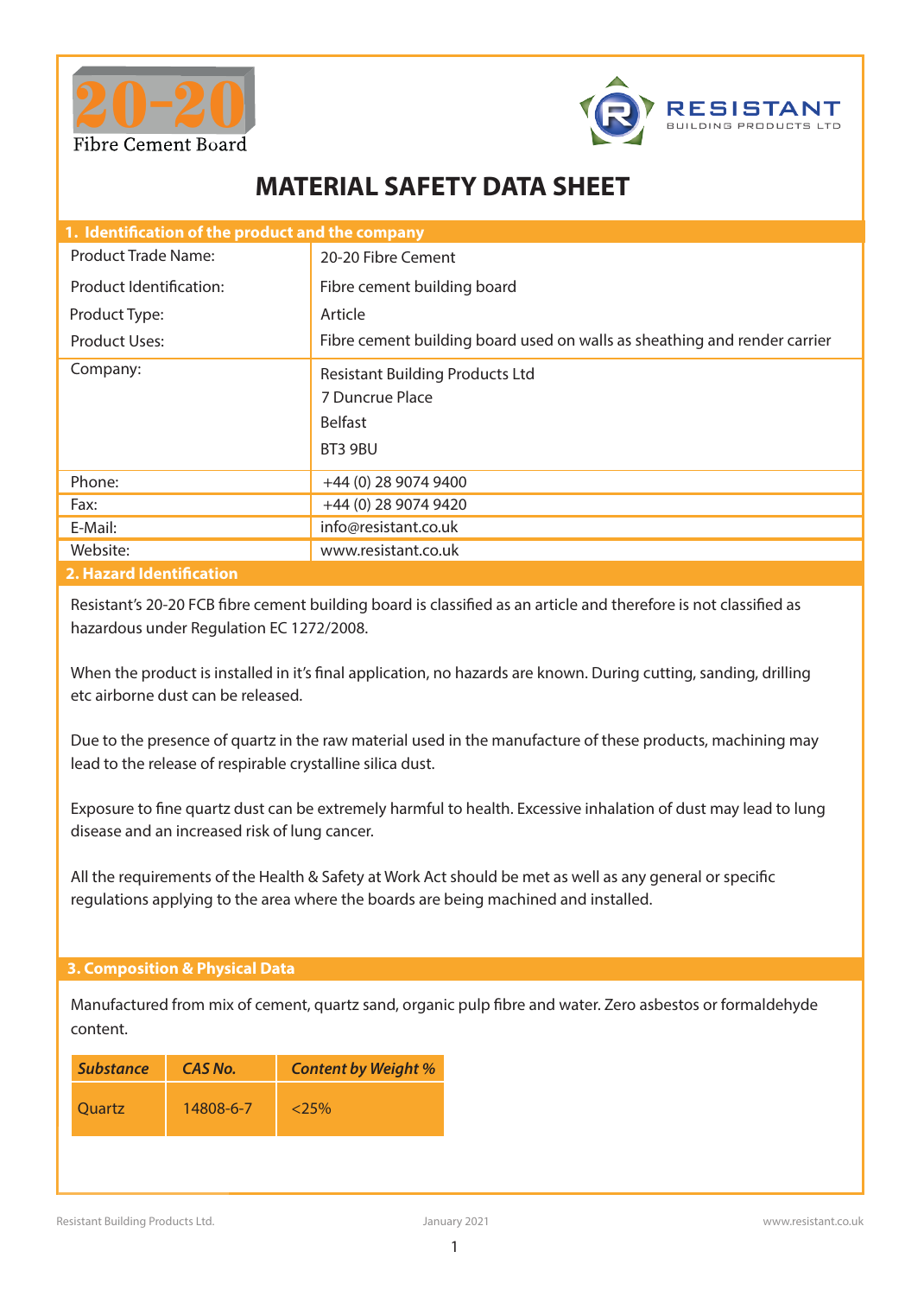



| <b>4. First Aid Measures</b> |                                                                                                                                        |
|------------------------------|----------------------------------------------------------------------------------------------------------------------------------------|
| Inhalation:                  | Remove person to fresh air and seek medical advice.                                                                                    |
| Skin contact:                | Rinse and then wash with soap and water.                                                                                               |
| Eye contact:                 | Flush with water or saline solution for at least 15 minutes. Seek medical advice<br>if irritation, redness or change of vision occurs. |
| Ingestion:                   | Rinse out mouth and then drink plenty of water.                                                                                        |
| Note:                        | Should any symptom persist seek medical assistance.                                                                                    |
| 5 Eiro Eighting Maacurac     |                                                                                                                                        |

### **5. Fire Fighting Measures**

No special precautions are required. This product is A1 Non-combustible to BS EN 13501-1 and is not an explosion hazard.

## **6. Accidental Release Measures**

Prevent spread of dust from entering drains or water courses. Collect dust using an appropriate performance industrial vacuum cleaner or soak with water and sweep up. Do not dry sweep.

#### **7. Handling & Storage**

All manual handling should be carried out in accordance with the Manual Handling Operations Regulations.

Boards should be stored flat, raised off the ground on a pallet, in a dry covered and well ventilated area.

During transport, the product should be covered.

#### **8. Exposure Controls / Personal Protection**

The product in it's intact state does not present a health hazard. Dust created by any machining process (cutting, sanding, drilling etc) may be hazardous to health and controls must be in place to ensure it does not exceed the Workplace Exposure Limits (WEL) listed in HSE EH40 Workplace Exposure Limits.

| <b>Workplace Exposure Limits (WEL)</b> |                         |
|----------------------------------------|-------------------------|
| Substance:                             | WEL 8hr TWA             |
| Silica (respirable crystalline):       | $0.1 \,\mathrm{mg/m^3}$ |

Please check the WEL that are applicable in your country and ensure all local/national regulations are observed.

Where possible machining of the product should be undertaken in well ventilated areas (outside).

When machining use appropriate PPE. Respiratory masks of at least type FFP2 should be worn in accordance with the manufacturer's instructions for correct fitting. Please note type FFP2 is minimum recommendation and requirement for FFP3 based on concentration of dust and exposure time should be considered.

Work clothes exposed to dust should be changed as required and washed regularly.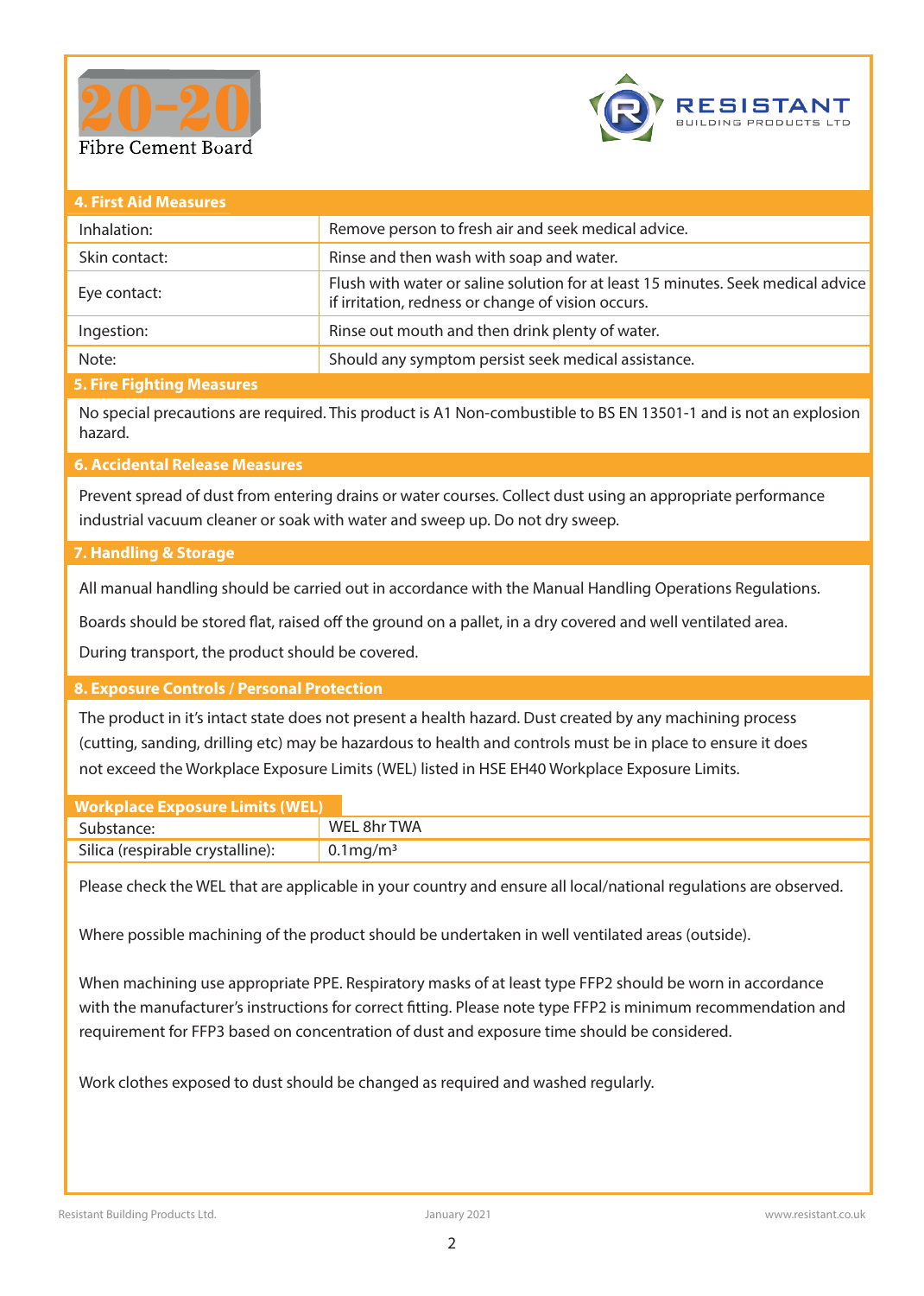



| 9. Physical & Chemical Properties |                                 |  |
|-----------------------------------|---------------------------------|--|
| Appearance:                       | Solid                           |  |
| Colour:                           | Beige/Grey                      |  |
| Odour:                            | None                            |  |
| Flammability/Combustibility:      | Non-flammable & Non-combustible |  |
| Solubility in Water:              | Insoluble                       |  |
| pH:                               | $10-11$ approx.                 |  |
| Density:                          | 1350kg/m <sup>3</sup> approx.   |  |
| <b>AA GALLIILAD BALLIILA</b>      |                                 |  |

**10. Stability & Reactivity**

Stable under normal conditions of use.

| <b>11. Toxicological Information</b>                  |                                                                             |
|-------------------------------------------------------|-----------------------------------------------------------------------------|
| Acute toxicity:                                       | No data available                                                           |
| Skin corrosion/irritation:                            | Prolonged contact may cause some moderate skin irritation.                  |
| Serious eye damage/irritation:                        | May cause temporary irritation or inflammation.                             |
| Respiratory or skin sensitisation:                    | Not expected to cause sensitisation.                                        |
| Germ cell mutagenicity:                               | No known hazard.                                                            |
| Carcinogenicity:                                      | Exposure to substances contained within this product and released as fine   |
|                                                       | respirable dust in high concentrations and/or over repeat/prolonged periods |
|                                                       | can be extremely hazardous to health and present an increased risk of lung  |
|                                                       | cancer.                                                                     |
| Reproductive toxicity:                                | No known hazard.                                                            |
| Specific Target Organ Toxicity:<br>Single exposure.   | May cause irritation to the respiratory system.                             |
| Specific Target Organ Toxicity:<br>Repeated exposure. | May lead to chronic lung disease such as silicosis and lung cancer.         |
| Aspiration hazard:                                    | No data available.                                                          |
| <b>12. Ecological Information</b>                     |                                                                             |
| Toxicity:                                             | No known effects.                                                           |
| Persistence & degradability:                          | No data available.                                                          |
| Bioaccumulative potential:                            | No data available.                                                          |
| Mobility in soil:                                     | No data available.                                                          |
| Results of PBT & vPvB assessment:                     | No data available.                                                          |
| Other adverse effects:                                | No data available.                                                          |
| <b>13. Disposal Considerations</b>                    |                                                                             |

The waste product is considered construction waste. Collected dust should be treated in a manner that prevents further exposure. Dispose of in a safe manner in accordance with local/national regulations.

## **14. Transport Information**

Product is not classified as dangerous for transport and no known special labelling is required.